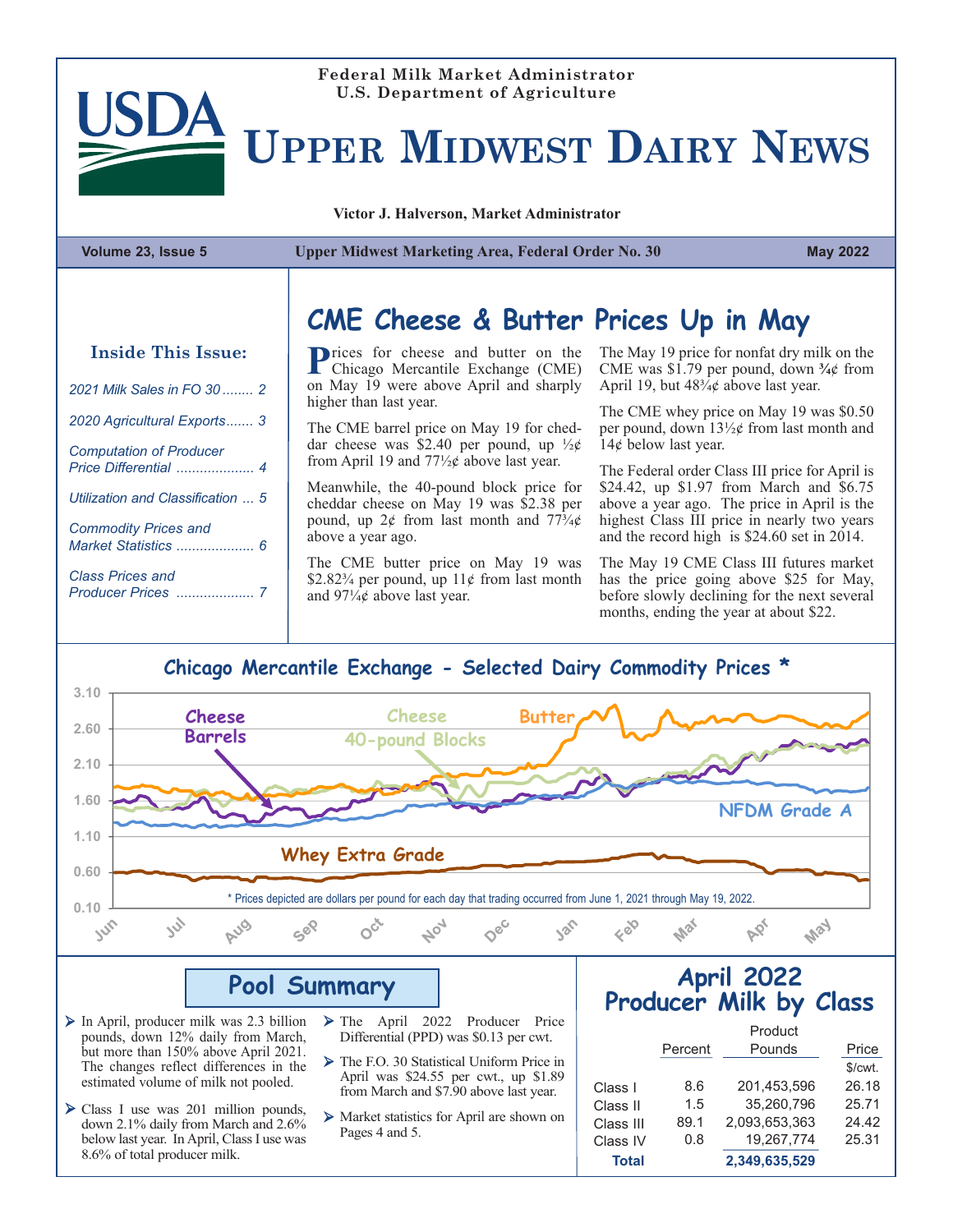#### **2021 Fluid Milk Sales in FO 30 Continue Down**

<span id="page-1-0"></span>Sales of fluid milk products (FMP)<br>by bottling plants regulated on the<br>Upper Midwest Order (UMO) for<br>2000 through 2021 are discussed in this by bottling plants regulated on the Upper Midwest Order (UMO) for 2000 through 2021 are discussed in this article and depicted graphically. In addition to examining total sales during the period, sales by butterfat level are also examined.

The numbers used here do not include sales in the UMO by plants regulated on other Federal orders.

#### *Total Annal Sales*

During 2021, there were 2.5 billion pounds of FMP sold by pool handlers, down nearly 7% from 2020. Monthly volumes ranged from 186 million pounds in June to 226 million pounds in December.

Annual FMP sales in 2000 were 4.1 billion pounds, increased to peak in 2008 at 4.5 billion pounds, and have declined every year since.

#### *Sales by Product*

Fluid sales by product have also fluctuated during the last 22 years. However, reduced fat milk products have maintained the largest share, peaking at 1.7 billion pounds in 2008 before falling off to less than 0.9 billion pounds in 2021.

Since 2016, the skim milk volume has been the lowest, falling below whole milk sales, which have been relatively flat during the period.



**Total Fluid Milk Sales in FO 30 for 2000 through 2021**

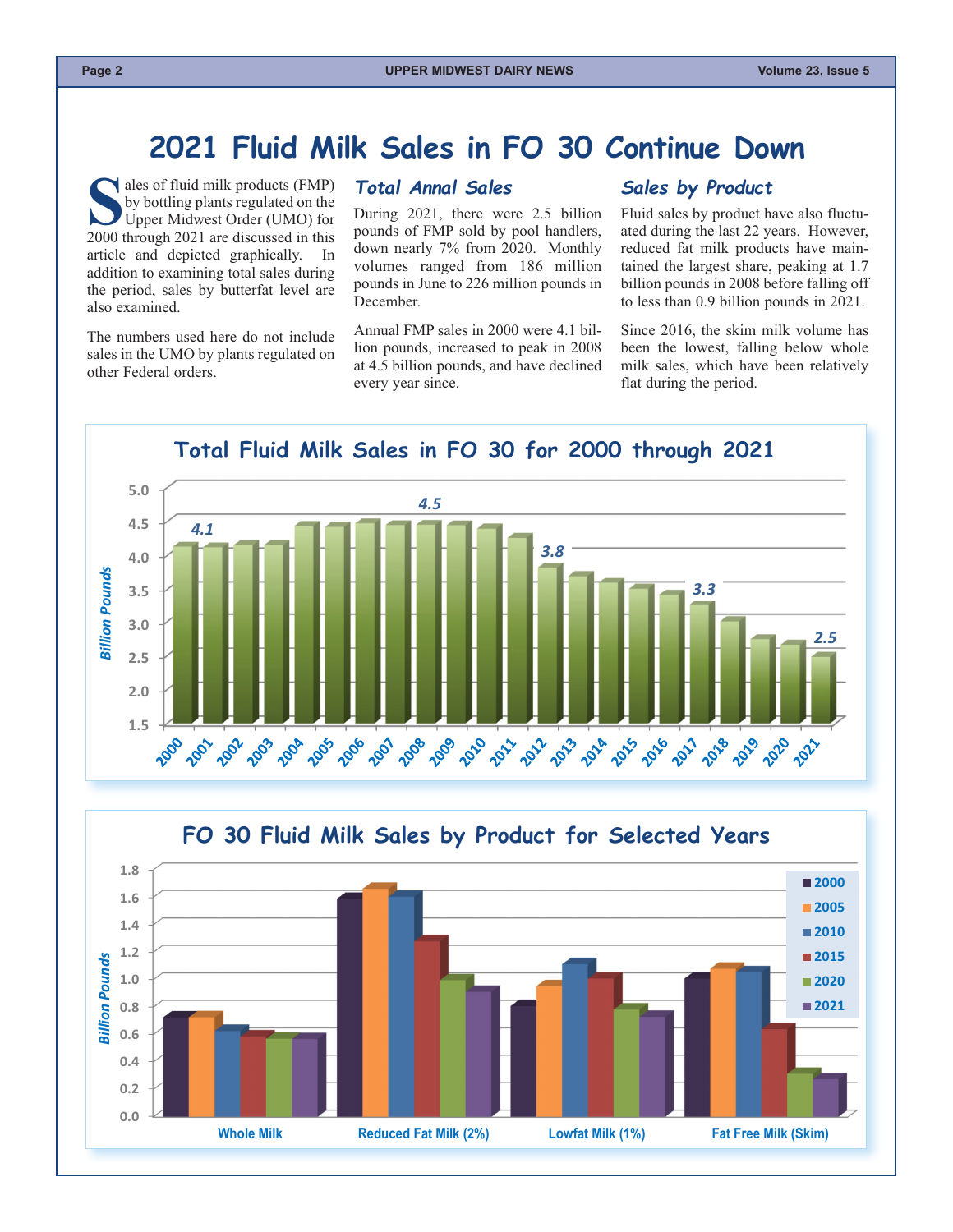#### **U.S. Agricultural Exports Supported More than One Million Jobs in 2020**

<span id="page-2-0"></span>**The benefits of agricultural exports to the U.S. economy far exceed the value of shipments alone. The production, processing,** exports to the U.S. economy far exceed the value of shipments The production, processing, storage, transportation, and marketing of farm and food products bound for the export market support many fulltime jobs throughout the United States.

Related job statistics are estimated annually by USDA's Economic Research Service (ERS) by measuring the employment and output effects of trade in farm and food products.

In 2020, U.S. agricultural exports supported the equivalent of more than 1.13 million jobs on and off the farm. With U.S. agricultural exports valued at more than \$150 billion in 2020, every \$1 billion of exports is estimated to create 7,550 jobs.

Farm activities generated by U.S. exports -- mainly crop and livestock production -- supported a total of 439,500 jobs. These jobs included labor provided by farm operators and their family members, hired farmworkers, and contract workers.

Off the farm, exports supported 423,900 total jobs in the services, trade, and transportation industries. Foodprocessing activities created 162,100 jobs, while other manufacturing activities, such as packaging, canning, and bottling, gave rise to 107,000 jobs. The chart below is drawn from ERS's Agricultural Trade Multiplier, released in February 2022.

Source: ERS Agricultural Trade Multiplier, released in February 2022 [\(www.ers.usda.gov\)](www.ers.usda.gov)

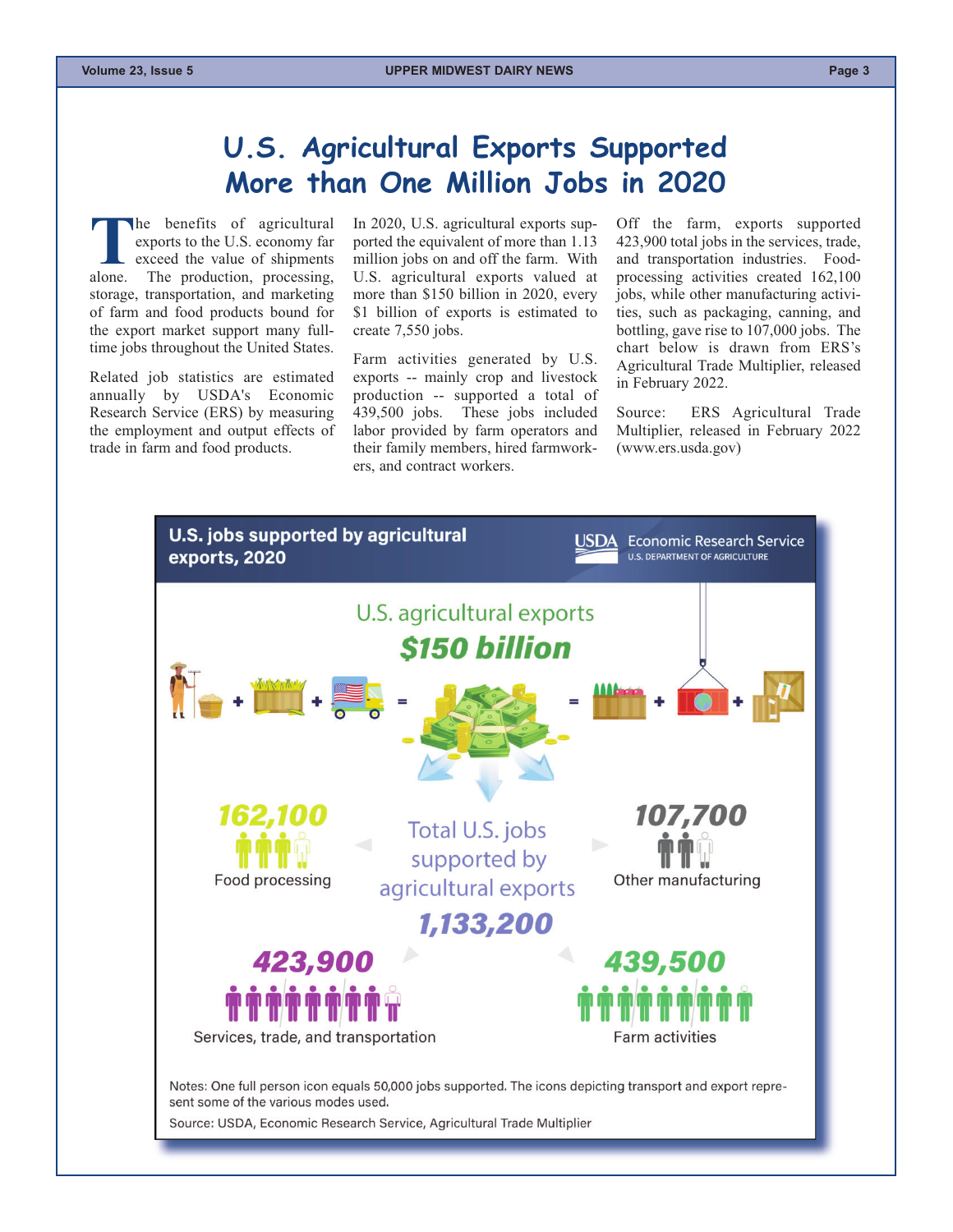### <span id="page-3-0"></span>**Computation of Producer Price Differential - April 2022**

|                            |                                                                   | <b>Utilization</b><br>Percentage | <b>Product</b><br><b>Pounds</b> | Component<br><b>Pounds</b> | Rate             | Value                           |
|----------------------------|-------------------------------------------------------------------|----------------------------------|---------------------------------|----------------------------|------------------|---------------------------------|
| <b>Class I</b>             | <b>Differential Value</b>                                         |                                  |                                 |                            |                  | \$<br>3,484,715.71              |
|                            | Product                                                           | 8.6%                             | 201,453,596                     |                            |                  |                                 |
|                            | <b>Skim Milk</b>                                                  |                                  |                                 | 197,784,690                | \$13.98          | 27,650,299.67                   |
|                            | <b>Butterfat</b>                                                  |                                  |                                 | 3,668,906                  | 3.1098           | 11,409,563.87                   |
| <b>Class II</b>            | Product                                                           | 1.5%                             | 35,260,796                      |                            |                  |                                 |
|                            | <b>Nonfat Solids</b><br><b>Butterfat</b>                          |                                  |                                 | 2,779,818<br>5,475,774     | 1.6900<br>3.1531 | 4,697,892.42<br>17,265,663.00   |
|                            |                                                                   |                                  |                                 |                            |                  |                                 |
| <b>Class III</b>           | Product                                                           | 89.1%                            | 2,093,653,363                   |                            |                  |                                 |
|                            | Protein<br><b>Other Solids</b>                                    |                                  |                                 | 67,335,571<br>121,315,911  | 3.4239<br>0.5565 | 230,550,261.57<br>67,512,304.46 |
|                            | <b>Butterfat</b>                                                  |                                  |                                 | 81,663,261                 | 3.1461           | 256,920,785.43                  |
| <b>Class IV</b>            | Product                                                           | 0.8%                             |                                 |                            |                  |                                 |
|                            | <b>Nonfat Solids</b>                                              |                                  | 19,267,774                      |                            | 1.6470           |                                 |
|                            | <b>Butterfat</b>                                                  |                                  |                                 | 1,289,996<br>5,432,504     | 3.1461           | 2,124,623.42<br>17,091,200.83   |
|                            |                                                                   |                                  |                                 |                            |                  |                                 |
|                            | SCC Adjustment (Class II, III, and IV)                            |                                  |                                 |                            |                  | 4,847,911.37                    |
| <b>Total Producer Milk</b> |                                                                   |                                  | 2,349,635,529                   |                            |                  | \$643,555,221.75                |
| Add:                       | Overage                                                           |                                  |                                 |                            |                  | 104,748.84                      |
|                            | <b>Inventory Reclassified</b>                                     |                                  |                                 |                            |                  | (6,868.45)                      |
|                            | Other Source Milk §.60(h)                                         |                                  |                                 |                            |                  | 0.00                            |
|                            | Other Source Milk §.60(i)                                         |                                  |                                 |                            |                  | 0.00                            |
| Subtract:                  | <b>Transportation Credit</b>                                      |                                  |                                 |                            |                  | 7,967.26                        |
|                            | <b>Assembly Credit</b><br><b>Credit for Reconstituted FMP</b>     |                                  |                                 |                            |                  | 160,296.77<br>0.00              |
|                            | Producer Milk Protein                                             |                                  |                                 |                            |                  | 258,227,634.60                  |
|                            | Producer Milk Other Solids                                        |                                  |                                 |                            |                  | 75,594,144.72                   |
|                            | Producer Milk Butterfat                                           |                                  |                                 |                            |                  | 302,782,064.02                  |
|                            | Producer Milk SCC Adjustment                                      |                                  |                                 |                            |                  | 5,293,683.95                    |
|                            | Total Milk and Value                                              |                                  | 2,349,635,529                   |                            |                  | \$<br>1,587,310.82              |
| Add:                       | Location Adjustment -- Producer and Unregulated Supply Plant Milk |                                  |                                 |                            |                  | 1,639,166.83                    |
|                            | One-Half Unobligated Balance Producer Settlement Fund             |                                  |                                 |                            |                  | 876,959.89                      |
| <b>Total Value</b>         |                                                                   |                                  |                                 |                            | 0.174641         | S<br>4,103,437.54               |
|                            | Subtract: Producer Settlement Fund Reserve                        |                                  |                                 |                            | 0.044641         | 1,048,911.35                    |
|                            |                                                                   |                                  |                                 |                            |                  |                                 |
|                            | <b>Producer Price Differential **</b>                             |                                  |                                 |                            | \$0.13           | S<br>3,054,526.19               |

**\* An estimated 1.5 billion pounds of milk was not pooled.** 

**\*\* Producer Price Differential is dollars per cwt. at the Base Zone of Cook County, Illinois.**

# **Upper Midwest Pool Statistics - April 2022**

| Market Class I<br><b>Differential</b><br>Rate | Pool<br><b>Plants</b> | Received at<br>Pool Plants | Diverted to<br>Pool and<br>Nonpool Plants                      | Total         | Location<br>Adjustment to<br>Producers |               | Class I Differential<br>to Handlers |
|-----------------------------------------------|-----------------------|----------------------------|----------------------------------------------------------------|---------------|----------------------------------------|---------------|-------------------------------------|
| Cwt.                                          | <b>Number</b>         | <b>Pounds</b>              | Pounds                                                         | <b>Pounds</b> | Value                                  | <b>Pounds</b> | Value                               |
| \$1.80                                        | 3                     | 42.024.067                 | 3.677.413                                                      | 45.701.480    | \$<br>0                                | 34.096.900    | 613.744<br>\$.                      |
| \$1.75                                        | 25                    | 120.856.999                | 1.230.260.381                                                  | 1,351,117,380 | 675.559                                | 61.603.588    | 1,078,063                           |
| $$1.70$ ***                                   | 25                    | 113,091,832                | 839.724.837                                                    | 952.816.669   | 963.608                                | 105,753,108   | 1,792,909                           |
| <b>Total</b>                                  | 53                    | 275.972.898                | 2,073,662,631                                                  | 2.349.635.529 | \$1,639,167                            | 201,453,596   | \$3,484,716                         |
|                                               |                       |                            | *** Includes restricted data from the \$2.00 and \$1.65 zones. |               |                                        |               |                                     |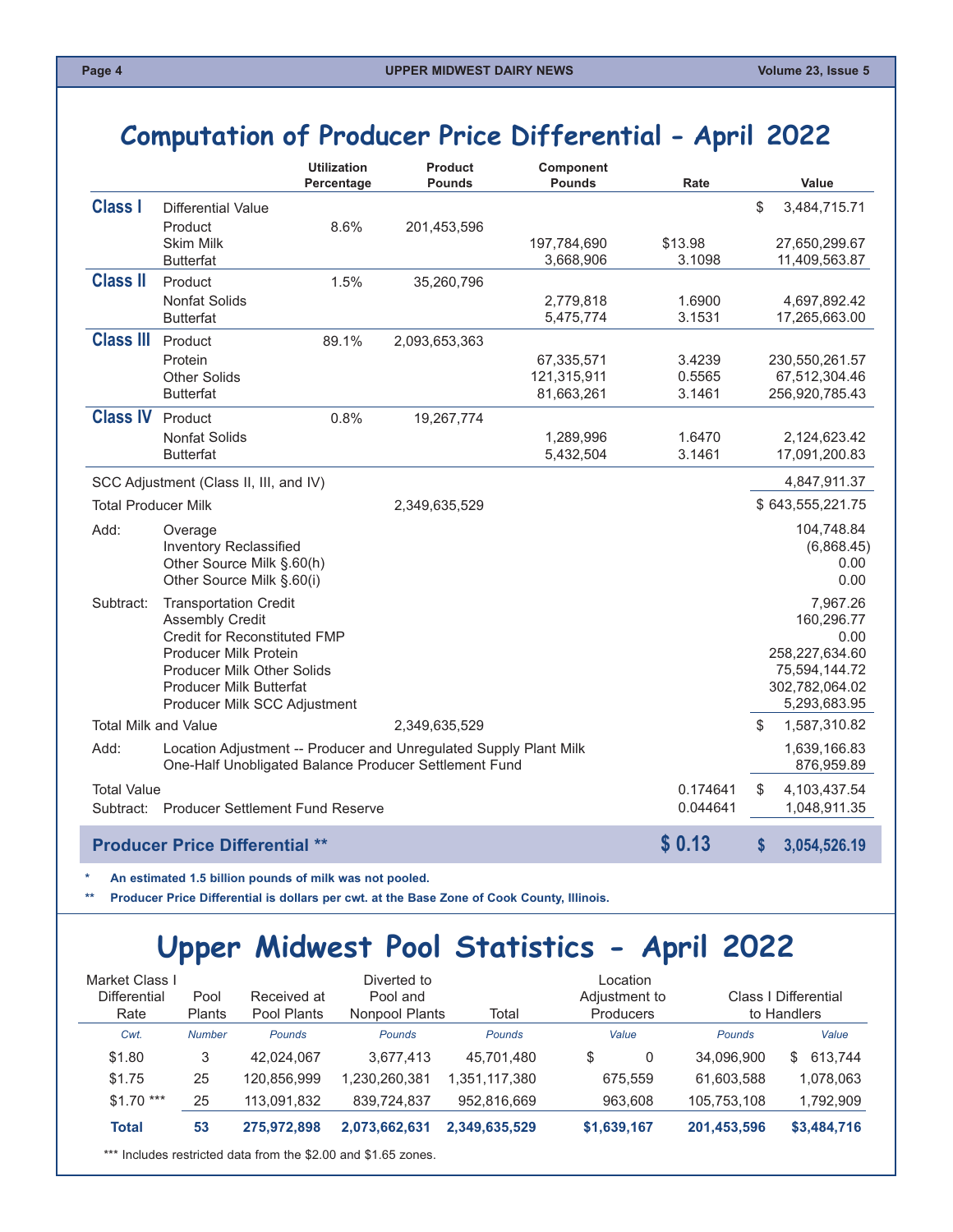### <span id="page-4-0"></span>**Utilization and Classification of Milk**

|                                           | <b>April 2022</b>               |                                   | <b>March 2022</b>               | April 2021                      |
|-------------------------------------------|---------------------------------|-----------------------------------|---------------------------------|---------------------------------|
|                                           | <b>Product</b><br><b>Pounds</b> | <b>Butterfat</b><br><b>Pounds</b> | <b>Product</b><br><b>Pounds</b> | <b>Product</b><br><b>Pounds</b> |
| <b>Class I Utilization:</b>               |                                 |                                   |                                 |                                 |
| Packaged Disposition                      |                                 |                                   |                                 |                                 |
| <b>Milk</b>                               | 43,094,684                      | 1,433,153                         | 44,593,411                      | 42,512,175                      |
| <b>Flavored Milk</b>                      | 3,397,320                       | 113,697                           | 3,648,763                       | 3,244,609                       |
| <b>Reduced Fat Milk</b>                   | 72,785,052                      | 1,425,061                         | 75,347,646                      | 75,091,283                      |
| Lowfat Milk                               | 36,457,885                      | 344,717                           | 38,302,409                      | 38,108,772                      |
| Fat Free Milk                             | 22,032,368                      | 25,568                            | 22,950,772                      | 22,879,198                      |
| Flavored Reduced and Fat Free Milk        | 23,514,294                      | 193,044                           | 23,733,887                      | 22,928,001                      |
| <b>Buttermilk</b>                         | 1,678,333                       | 18,528                            | 1,952,398                       | 1,722,875                       |
| <b>Total Packaged Disposition</b>         | 202,959,936                     | 3,553,768                         | 210,529,286                     | 206,486,913                     |
| <b>Total Ending Inventory</b>             | 20,666,995                      | 336,187                           | 21,287,473                      | 20,418,998                      |
| <b>Bulk to Nonpool Plants</b>             | 895,307                         | 24,008                            | 1,152,906                       | 1,767,047                       |
| Shrinkage                                 | 1,189,362                       | 171,863                           | 1,900,514                       | 1,393,505                       |
| <b>Total Class I Utilization</b>          | 225,711,600                     | 4,085,826                         | 234,870,179                     | 230,066,463                     |
| <b>Other Order Plants</b>                 | (2,904,407)                     | (59, 515)                         | (3,222,180)                     | (2,020,622)                     |
| <b>Beginning Inventory</b>                | (21, 285, 650)                  | (356, 383)                        | (19, 136, 906)                  | (21, 011, 892)                  |
| <b>Reused Products</b>                    | 0                               | 0                                 | 0                               | 0                               |
| Other Source Milk                         | (177, 094)                      | (2,693)                           | (135, 226)                      | (272, 792)                      |
| Overage<br>Interhandler Adjustment        | 0                               | 0                                 | 0                               |                                 |
|                                           | 109,147                         | 1,671                             | 351,608                         | 41,340                          |
| <b>Class I Producer Milk</b>              | 201,453,596                     | 3,668,906                         | 212,727,475                     | 206,802,497                     |
| <b>Class II Utilization:</b>              |                                 |                                   |                                 |                                 |
| <b>Total Class II Utilization</b>         | 39,283,162                      | 5,600,503                         | 42,609,485                      | 212,446,470                     |
| <b>Other Order Plants</b>                 | 0                               | 0                                 |                                 |                                 |
| <b>Beginning Inventory</b>                | (607, 943)                      | (92,007)                          | (3,814,630)                     | (2,482,264)                     |
| <b>Reused Products</b>                    | (3,414,423)                     | (32, 722)                         | (5,321,248)                     | (4,797,909)                     |
| <b>Other Source Milk</b>                  |                                 |                                   | (221, 965)                      |                                 |
| Overage                                   |                                 |                                   |                                 |                                 |
| <b>Class II Producer Milk</b>             | 35,260,796                      | 5,475,774                         | 33,251,642                      | 205, 166, 297                   |
| <b>Class III Utilization:</b>             |                                 |                                   |                                 |                                 |
| <b>Total Class III Utilization</b>        | 2,098,871,994                   | 81,827,074                        | 2,504,961,113                   | 356,319,830                     |
| <b>Other Order Plants</b>                 |                                 |                                   | (1,888,985)                     |                                 |
| <b>Beginning Inventory</b>                | (3,573,421)                     | (92, 582)                         | (6,941,629)                     | (699, 820)                      |
| <b>Reused Products</b>                    |                                 |                                   | 0                               |                                 |
| Other Source Milk                         | (1,611,036)                     | (63, 741)                         | (185, 624)                      | (534, 655)                      |
| Overage                                   | (34, 174)                       | (7, 490)                          | (175, 959)                      | (115, 366)                      |
| <b>Class III Producer Milk</b>            | 2,093,653,363                   | 81,663,261                        | 2,495,768,916                   | 354,969,989                     |
| <b>Class IV Utilization:</b>              |                                 |                                   |                                 |                                 |
| <b>Total Class IV Utilization</b>         | 155,003,299                     | 11,148,739                        | 167,666,656                     | 222,992,429                     |
| <b>Other Order Plants</b>                 | (1,529,342)                     | (51,050)                          | (3,717,953)                     | (3, 136, 686)                   |
| <b>Beginning Inventory</b>                | (7,907,533)                     | (481, 412)                        | (7,606,428)                     | (12,002,745)                    |
| <b>Reused Products</b>                    | 0                               | 0                                 | 0                               | $\cup$                          |
| <b>Other Source Milk</b>                  | (126, 031, 145)                 | (5, 171, 179)                     | (138, 289, 632)                 | (47, 565, 470)                  |
| Overage                                   | (267, 505)                      | (12, 594)                         | (460, 501)                      | (106, 181)                      |
| <b>Class IV Producer Milk</b>             | 19,267,774                      | 5,432,504                         | 17,592,142                      | 160, 181, 347                   |
| <b>Total Producer Milk -- All Classes</b> | 2,349,635,529                   | 96,240,445                        | 2,759,340,175                   | 927,120,130                     |
|                                           |                                 |                                   |                                 |                                 |

**-- Restricted Information**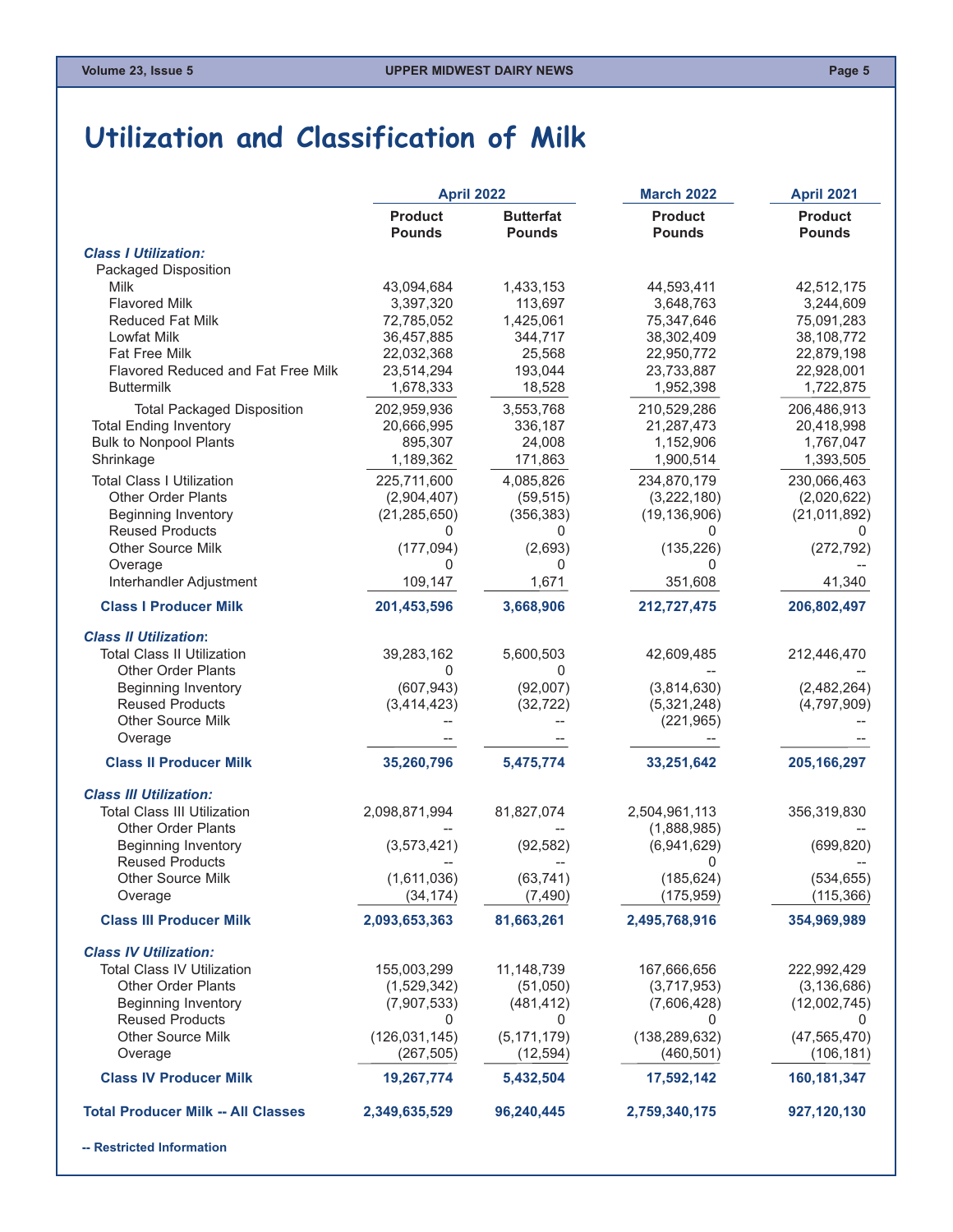# <span id="page-5-0"></span>**Commodity Prices**

| <b>Weighted Monthly Average Prices</b> |               |                       |                          |               |          |          |               | <b>Weighted Two-Week Average Prices</b> |         |                          |          |          |  |  |
|----------------------------------------|---------------|-----------------------|--------------------------|---------------|----------|----------|---------------|-----------------------------------------|---------|--------------------------|----------|----------|--|--|
|                                        |               | <b>Cheddar Cheese</b> |                          |               | Nonfat   |          |               | <b>Cheddar Cheese</b>                   |         | Nonfat                   |          |          |  |  |
| Month/Year                             | <b>Blocks</b> | <b>Barrels</b>        | Average                  | <b>Butter</b> | Dry Milk | Dry Whey | <b>Blocks</b> | <b>Barrels</b>                          | Average | <b>Butter</b>            | Dry Milk | Dry Whey |  |  |
|                                        |               |                       | <b>Dollars per Pound</b> |               |          |          |               |                                         |         | <b>Dollars per Pound</b> |          |          |  |  |
| Apr 2021                               | 1.7918        | 1.6011                | 1.7106                   | 1.7814        | 1.1680   | 0.6135   | 1.7809        | 1.5347                                  | 1.6728  | 1.8028                   | 1.1645   | 0.6082   |  |  |
| May                                    | 1.8072        | 1.8035                | 1.8206                   | 1.8107        | 1.2392   | 0.6501   | 1.8252        | 1.8330                                  | 1.8448  | 1.7961                   | 1.2247   | 0.6479   |  |  |
| Jun                                    | 1.6058        | 1.6506                | 1.6439                   | 1.7934        | 1.2696   | 0.6437   | 1.5896        | 1.6432                                  | 1.6323  | 1.7892                   | 1.2713   | 0.6400   |  |  |
| Jul                                    | 1.5948        | 1.5663                | 1.5956                   | 1.7401        | 1.2552   | 0.6050   | 1.5614        | 1.5636                                  | 1.5779  | 1.7446                   | 1.2531   | 0.6095   |  |  |
| Aug                                    | 1.6902        | 1.4371                | 1.5680                   | 1.6998        | 1.2660   | 0.5617   | 1.6557        | 1.4376                                  | 1.5499  | 1.7035                   | 1.2622   | 0.5700   |  |  |
| Sep                                    | 1.7761        | 1.4873                | 1.6411                   | 1.7725        | 1.2816   | 0.5336   | 1.7698        | 1.4686                                  | 1.6242  | 1.7752                   | 1.2822   | 0.5310   |  |  |
| Oct                                    | 1.8070        | 1.7011                | 1.7698                   | 1.7746        | 1.3598   | 0.5447   | 1.8028        | 1.6908                                  | 1.7624  | 1.7436                   | 1.3497   | 0.5385   |  |  |
| Nov                                    | 1.7605        | 1.7272                | 1.7588                   | 1.9503        | 1.4769   | 0.5825   | 1.7763        | 1.8025                                  | 1.8046  | 1.9171                   | 1.4612   | 0.5729   |  |  |
| Dec                                    | 1.8633        | 1.6263                | 1.7542                   | 2.0641        | 1.5471   | 0.6391   | 1.8637        | 1.6104                                  | 1.7516  | 2.0427                   | 1.5385   | 0.6316   |  |  |
| Jan 2022                               | 1.9787        | 1.7951                | 1.8978                   | 2.6130        | 1.6488   | 0.7087   | 1.9512        | 1.7270                                  | 1.8482  | 2.4454                   | 1.6240   | 0.6863   |  |  |
| Feb                                    | 1.9091        | 1.8746                | 1.9068                   | 2.6668        | 1.7284   | 0.7800   | 1.9051        | 1.8478                                  | 1.8906  | 2.6354                   | 1.7062   | 0.7660   |  |  |
| Mar                                    | 2.0748        | 2.0066                | 2.0548                   | 2.7260        | 1.7954   | 0.7943   | 2.0740        | 2.0064                                  | 2.0537  | 2.7395                   | 1.7963   | 0.7922   |  |  |
| Apr                                    | 2.2759        | 2.2759                | 2.2910                   | 2.7694        | 1.8314   | 0.7394   | 2.2512        | 2.2372                                  | 2.2594  | 2.7622                   | 1.8306   | 0.7508   |  |  |
| May                                    |               |                       |                          |               |          |          | 2.3886        | 2.4086                                  | 2.4153  | 2.7089                   | 1.8292   | 0.6844   |  |  |

|            |                                        |               |                | <b>Chicago Mercantile Exchange</b> |             | <b>USDA Dairy Market News</b> |        |                    |         |        |  |
|------------|----------------------------------------|---------------|----------------|------------------------------------|-------------|-------------------------------|--------|--------------------|---------|--------|--|
|            | <b>Cheddar Cheese</b><br><b>Butter</b> |               |                | <b>NFDM</b><br>Whey                |             | <b>NFDM Low/Medium Heat</b>   |        | <b>Whey Powder</b> |         |        |  |
| Month/Year | Grade AA                               | <b>Blocks</b> | <b>Barrels</b> | Grade A                            | Extra Grade | Central & East                | West   | Northeast          | Central | West   |  |
|            |                                        |               |                |                                    |             | <b>Dollars per Pound</b>      |        |                    |         |        |  |
| Apr 2021   | 1.8267                                 | 1.7945        | 1.7119         | 1.2368                             | 0.6605      | 1.2056                        | 1.2067 | 0.6228             | 0.6200  | 0.6407 |  |
| May        | 1.8124                                 | 1.6778        | 1.6923         | 1.3111                             | 0.6395      | 1.3163                        | 1.3197 | 0.6356             | 0.6275  | 0.6431 |  |
| Jun        | 1.7758                                 | 1.4978        | 1.5639         | 1.2757                             | 0.5976      | 1.2873                        | 1.2877 | 0.6193             | 0.6047  | 0.6346 |  |
| Jul        | 1.6912                                 | 1.6370        | 1.4774         | 1.2485                             | 0.5263      | 1.2513                        | 1.2506 | 0.5835             | 0.5559  | 0.5858 |  |
| Aug        | 1.6815                                 | 1.7217        | 1.4158         | 1.2673                             | 0.5160      | 1.2514                        | 1.2599 | 0.5544             | 0.4995  | 0.5515 |  |
| Sep        | 1.7756                                 | 1.7601        | 1.5319         | 1.3527                             | 0.5376      | 1.3454                        | 1.3413 | 0.5320             | 0.4955  | 0.5381 |  |
| Oct        | 1.8002                                 | 1.7798        | 1.8008         | 1.4949                             | 0.6040      | 1.4718                        | 1.4583 | 0.5513             | 0.5285  | 0.5666 |  |
| Nov        | 1.9714                                 | 1.7408        | 1.5375         | 1.5570                             | 0.6749      | 1.5605                        | 1.5499 | 0.6134             | 0.5746  | 0.6178 |  |
| Dec        | 2.1536                                 | 1.8930        | 1.6548         | 1.6290                             | 0.7205      | 1.6041                        | 1.5927 | 0.6484             | 0.6646  | 0.6795 |  |
| Jan 2022   | 2.7203                                 | 1.9065        | 1.8204         | 1.7640                             | 0.7855      | 1.7430                        | 1.7473 | 0.7078             | 0.7293  | 0.7371 |  |
| Feb        | 2.6196                                 | 1.9379        | 1.9038         | 1.8571                             | 0.8218      | 1.8829                        | 1.8598 | 0.7872             | 0.7898  | 0.7863 |  |
| Mar        | 2.7346                                 | 2.1699        | 2.0774         | 1.8549                             | 0.7420      | 1.9045                        | 1.8688 | 0.7944             | 0.7452  | 0.7784 |  |
| Apr        | 2.7169                                 | 2.3399        | 2.3489         | 1.7956                             | 0.6174      | 1.8940                        | 1.8257 | 0.7257             | 0.6917  | 0.7124 |  |

## **Market Statistics**

| Month/Year | Distributing<br>Plants | Supply<br>Plants | Coop.9(c)<br>Handlers | Producers | Total<br>Producer<br><b>Milk</b> | Est. Average<br>Daily Delivery<br>Per Producer | Class I<br>Utilization | Butterfat<br>Test | Protein<br>Test | Other<br>Solids<br>Test | Weighted<br>Average<br><b>SCC</b> |
|------------|------------------------|------------------|-----------------------|-----------|----------------------------------|------------------------------------------------|------------------------|-------------------|-----------------|-------------------------|-----------------------------------|
|            |                        |                  |                       |           | Mil. Ibs.                        | Pounds                                         | Percent                | Percent           | Percent         | Percent                 | (000)                             |
| Feb 2021   | 13                     | 43               | 9                     | 4,019     | 898                              | 7,707                                          | 22.3                   | 4.15              | 3.24            | 5.78                    | 167                               |
| Mar        | 14                     | 43               | 9                     | 4,017     | 965                              | 7,745                                          | 22.7                   | 4.06              | 3.18            | 5.79                    | 166                               |
| Apr        | 14                     | 43               | 9                     | 4,091     | 927                              | 7,555                                          | 22.3                   | 4.01              | 3.15            | 5.80                    | 166                               |
| May        | 13                     | 42               | 9                     | 3,975     | 939                              | 7,616                                          | 21.6                   | 3.98              | 3.14            | 5.79                    | 170                               |
| Jun        | 13                     | 41               | 10                    | 4,595     | 1,284                            | 9,302                                          | 14.6                   | 3.90              | 3.08            | 5.79                    | 179                               |
| Jul        | 14                     | 41               | 10                    | 5,748     | 1,918                            | 10,765                                         | 10.3                   | 3.89              | 3.08            | 5.79                    | 193                               |
| Aug        | 12                     | 43               | 10                    | 6,008     | 2,077                            | 11,124                                         | 9.7                    | 3.89              | 3.09            | 5.80                    | 197                               |
| Sep        | 12                     | 43               | 10                    | 6,418     | 2,264                            | 11,750                                         | 9.2                    | 3.96              | 3.13            | 5.80                    | 209                               |
| Oct        | 12                     | 41               | 10                    | 4,621     | 1,447                            | 10,091                                         | 14.5                   | 4.02              | 3.16            | 5.81                    | 178                               |
| Nov        | 12                     | 41               | 10                    | 5,186     | 1,923                            | 12,355                                         | 11.4                   | 4.21              | 3.28            | 5.80                    | 162                               |
| Dec        | 12                     | 41               | 10                    | 5,424     | 2,263                            | 13,453                                         | 9.8                    | 4.24              | 3.29            | 5.79                    | 160                               |
| Jan 2022   | 12                     | 41               | 11                    | 5,553     | 2,495                            | 14,489                                         | 8.5                    | 4.25              | 3.30            | 5.79                    | 165                               |
| Feb        | 13                     | 41               | 8                     | 5,557     | 2,390                            | 15,358                                         | 8.2                    | 4.23              | 3.29            | 5.79                    | 163                               |
| Mar        | 13                     | 41               | 9                     |           | 2,759                            |                                                | 7.7                    | 4.17              | 3.25            | 5.79                    | 159                               |
| Apr        | 12                     | 41               | 9                     |           | 2,350                            |                                                | 8.6                    | 4.10              | 3.21            | 5.78                    | 154                               |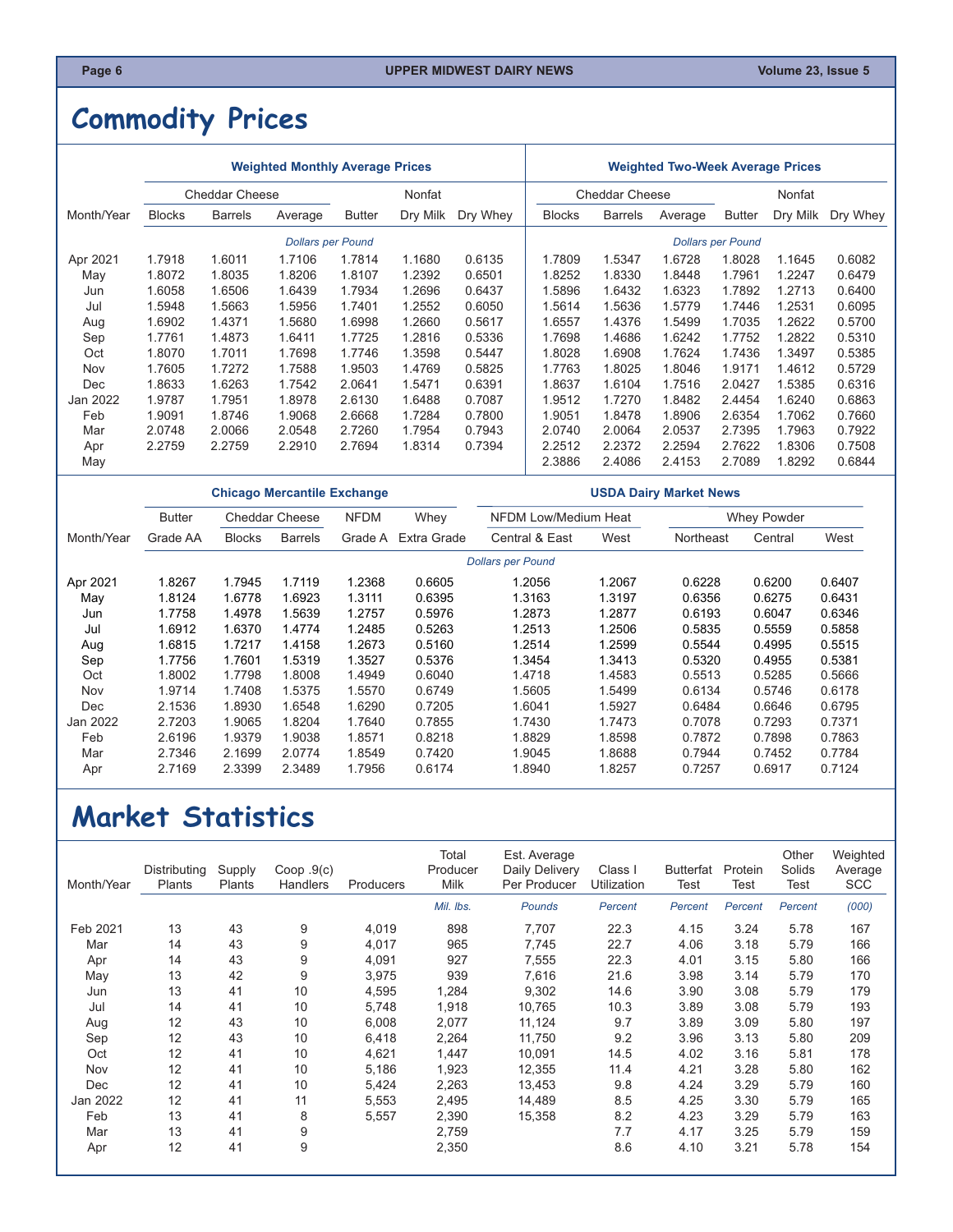### <span id="page-6-0"></span>**Class Prices**

|                  |              |       |                            |                        |       |                                         | <b>Class II Price</b> |              |                       |  |  |
|------------------|--------------|-------|----------------------------|------------------------|-------|-----------------------------------------|-----------------------|--------------|-----------------------|--|--|
| <b>Butterfat</b> | Skim<br>Milk | 3.50% | <b>Butterfat</b>           | Skim<br>Milk           | 3.50% | <b>Butterfat</b>                        | Nonfat<br>Solids      | Skim<br>Milk | 3.50%                 |  |  |
| Ib.              | cwt.         | cwt.  | Ib.                        | cwt.                   | cwt.  | Ib.                                     | Ib.                   | cwt.         | cwt.                  |  |  |
| 1.6735           | 10.00        | 15.51 | 1.6915                     | 11.80                  | 17.31 | 1.9566                                  | 1.0033                | 9.03         | 15.56                 |  |  |
| 1.9755           | 10.56        | 17.10 | 1.9935                     | 12.36                  | 18.90 | 1.9921                                  | 1.0644                | 9.58         | 16.22                 |  |  |
| 1.9674           | 11.82        | 18.29 | 1.9854                     | 13.62                  | 20.09 | 1.9711                                  | 1.1244                | 10.12        | 16.66                 |  |  |
| 1.9590           | 10.95        | 17.42 | 1.9770                     | 12.75                  | 19.22 | 1.9066                                  | 1.1700                | 10.53        | 16.83                 |  |  |
| 1.9050           | 10.60        | 16.90 | 1.9230                     | 12.40                  | 18.70 | 1.8578                                  | 1.1522                | 10.37        | 16.51                 |  |  |
| 1.8553           | 10.46        | 16.59 | 1.8733                     | 12.26                  | 18.39 | 1.9458                                  | 1.1611                | 10.45        | 16.89                 |  |  |
| 1.9421           | 10.66        | 17.08 | 1.9601                     | 12.46                  | 18.88 | 1.9484                                  | 1.1811                | 10.63        | 17.08                 |  |  |
| 1.9038           | 11.73        | 17.98 | 1.9218                     | 13.53                  | 19.78 | 2.1611                                  | 1.2478                | 11.23        | 18.40                 |  |  |
| 2.1139           | 12.20        | 19.17 | 2.1319                     | 14.00                  | 20.97 | 2.2989                                  | 1.3578                | 12.22        | 19.84                 |  |  |
| 2.2660           | 12.21        | 19.71 | 2.2840                     | 14.01                  | 21.51 | 2.9637                                  | 1.4344                | 12.91        | 22.83                 |  |  |
| 2.7537           | 12.44        | 21.64 | 2.7717                     | 14.24                  | 23.44 | 3.0288                                  | 1.5189                | 13.67        | 23.79                 |  |  |
| 2.9838           | 12.89        | 22.88 | 3.0018                     | 14.69                  | 24.68 | 3.1005                                  | 1.6011                | 14.41        | 24.76                 |  |  |
| 3.1098           | 13.98        | 24.38 | 3.1278                     | 15.78                  | 26.18 | 3.1531                                  | 1.6900                | 15.21        | 25.71                 |  |  |
| 3.1373           | 14.99        | 25.45 | 3.1553                     | 16.79                  | 27.25 |                                         | 1.7244                | 15.52        |                       |  |  |
|                  |              |       |                            |                        |       |                                         |                       |              |                       |  |  |
|                  |              |       | <b>Class I Price Mover</b> | <b>Class III Price</b> |       | <b>Class I Price at Cook County, IL</b> |                       |              | <b>Class IV Price</b> |  |  |

| Month/Year | <b>Butterfat</b> | Protein | Other<br>Solids | <b>Skim</b><br>Milk | 3.50% | <b>Butterfat</b> | Nonfat<br>Solids | Skim<br>Milk | 3.50% |
|------------|------------------|---------|-----------------|---------------------|-------|------------------|------------------|--------------|-------|
|            | Ib.              | Ib.     | Ib.             | cwt.                | cwt.  | Ib.              | Ib.              | cwt.         | cwt.  |
| Apr 2021   | 1.9496           | 2.8136  | 0.4268          | 11.24               | 17.67 | 1.9496           | 0.9902           | 8.91         | 15.42 |
| May        | 1.9851           | 3.1307  | 0.4645          | 12.45               | 18.96 | 1.9851           | 1.0607           | 9.55         | 16.16 |
| Jun        | 1.9641           | 2.5834  | 0.4579          | 10.71               | 17.21 | 1.9641           | 1.0908           | 9.82         | 16.35 |
| Jul        | 1.8996           | 2.4957  | 0.4181          | 10.20               | 16.49 | 1.8996           | 1.0765           | 9.69         | 16.00 |
| Aug        | 1.8508           | 2.4582  | 0.3735          | 9.82                | 15.95 | 1.8508           | 1.0872           | 9.78         | 15.92 |
| Sep        | 1.9388           | 2.6010  | 0.3445          | 10.10               | 16.53 | 1.9388           | 1.1027           | 9.92         | 16.36 |
| Oct        | 1.9414           | 3.0130  | 0.3560          | 11.44               | 17.83 | 1.9414           | 1.1801           | 10.62        | 17.04 |
| Nov        | 2.1541           | 2.7536  | 0.3949          | 10.87               | 18.03 | 2.1541           | 1.2960           | 11.66        | 18.79 |
| <b>Dec</b> | 2.2919           | 2.5937  | 0.4532          | 10.71               | 18.36 | 2.2919           | 1.3655           | 12.29        | 19.88 |
| Jan 2022   | 2.9567           | 2.3563  | 0.5249          | 10.40               | 20.38 | 2.9567           | 1.4662           | 13.20        | 23.09 |
| Feb        | 3.0218           | 2.3168  | 0.5983          | 10.71               | 20.91 | 3.0218           | 1.5450           | 13.91        | 24.00 |
| Mar        | 3.0935           | 2.7182  | 0.6131          | 12.04               | 22.45 | 3.0935           | 1.6113           | 14.50        | 24.82 |
| Apr        | 3.1461           | 3.4239  | 0.5565          | 13.90               | 24.42 | 3.1461           | 1.6470           | 14.82        | 25.31 |

## **Producer Prices**

| Month/Year | Producer<br>Price<br><b>Differential</b> | Statistical<br>Uniform Price<br>$(at 3.50\%)$ | <b>Butterfat Price</b> | <b>Protein Price</b> | <b>Other Solids</b><br>Price | <b>SCC</b><br>Adjustment<br>Rate | Producer<br><b>Mailbox Price</b><br>(at test) |
|------------|------------------------------------------|-----------------------------------------------|------------------------|----------------------|------------------------------|----------------------------------|-----------------------------------------------|
|            | \$ per cwt.                              | \$ per cwt.                                   | $$$ per lb.            | $$$ per lb.          | $$$ per lb.                  | \$ per cwt.                      | \$ per cwt.                                   |
| Feb 2021   | (0.90)                                   | 14.85                                         | 1.4376                 | 2.9816               | 0.3161                       | 0.00080                          | 17.47                                         |
| Mar        | (0.51)                                   | 15.64                                         | 1.7176                 | 2.6954               | 0.3652                       | 0.00080                          | 17.58                                         |
| Apr        | (1.02)                                   | 16.65                                         | 1.9496                 | 2.8136               | 0.4268                       | 0.00086                          | 18.87                                         |
| May        | (1.44)                                   | 17.52                                         | 1.9851                 | 3.1307               | 0.4645                       | 0.00091                          | 19.72                                         |
| Jun        | 0.17                                     | 17.38                                         | 1.9641                 | 2.5834               | 0.4579                       | 0.00082                          | 18.20                                         |
| Jul        | 0.25                                     | 16.74                                         | 1.8996                 | 2.4957               | 0.4181                       | 0.00080                          | 17.50                                         |
| Aug        | 0.27                                     | 16.22                                         | 1.8508                 | 2.4582               | 0.3735                       | 0.00078                          | 17.20                                         |
| Sep        | 0.18                                     | 16.71                                         | 1.9388                 | 2.6010               | 0.3445                       | 0.00082                          | 18.07                                         |
| Oct        | (0.16)                                   | 17.67                                         | 1.9414                 | 3.0130               | 0.3560                       | 0.00088                          | 19.43                                         |
| Nov        | 0.18                                     | 18.21                                         | 2.1541                 | 2.7536               | 0.3949                       | 0.00088                          | 20.57                                         |
| Dec        | 0.25                                     | 18.61                                         | 2.2919                 | 2.5937               | 0.4532                       | 0.00088                          | 21.28                                         |
| Jan 2022   | 0.21                                     | 20.59                                         | 2.9567                 | 2.3563               | 0.5249                       | 0.00095                          | 23.36                                         |
| Feb        | 0.28                                     | 21.19                                         | 3.0218                 | 2.3168               | 0.5983                       | 0.00095                          | 23.85                                         |
| Mar        | 0.21                                     | 22.66                                         | 3.0935                 | 2.7182               | 0.6131                       | 0.00103                          |                                               |
| Apr        | 0.13                                     | 24.55                                         | 3.1461                 | 3.4239               | 0.5565                       | 0.00115                          |                                               |